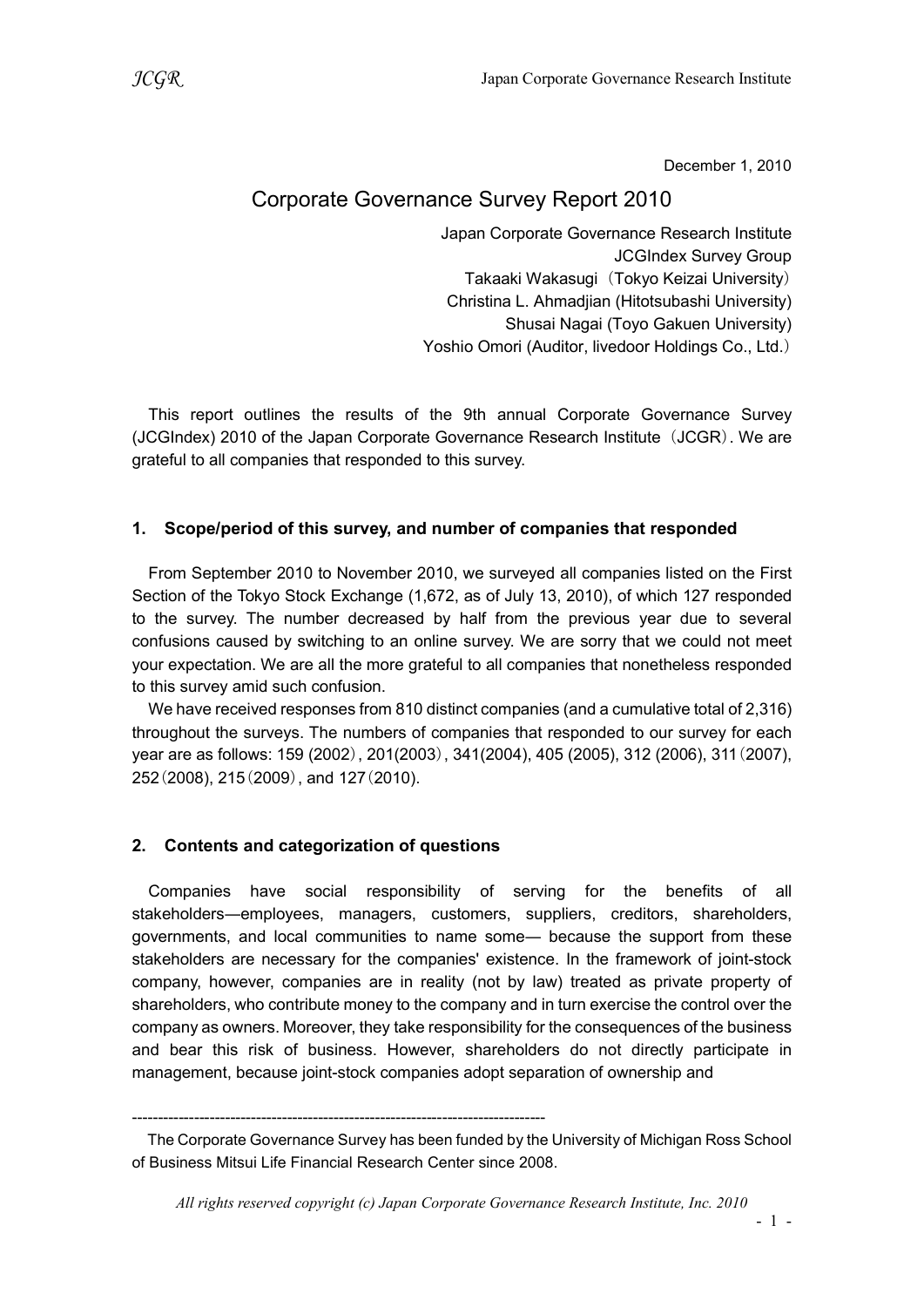management. They instead elect directors at the shareholders' meeting and entrust the management to the board of directors. The thus elected board acts as the agent of the shareholders and controls the company. That is governance by board of directors.

In the last 20 years, separation of governance and management has become the foundation of corporate governance. Although directors used to simultaneously serve as executive officers all over the world, it is now the global understanding that directors should be separate from executive officers against the backdrop of fierce competitive environments of globalization and innovation. Under this model of separation, board of directors should focus on governance to bring about good management from executive officers, who are selected by board of directors and entrusted with management.

Here, the board of directors is tasked with nomination, compensation, and audit functions for the effective governance. It selects good candidates of executives through its nomination function. It exercises the compensation function of providing an incentive for goal-oriented management to executive officers in the form of performance-linked compensation system. Furthermore, the function of auditing the management's business execution is indispensable to fulfill the current needs of compliance. Executives establish the management system under the governance by board of directors to pursue profit through business operations.

Based on the above described best practice, JCGIndex Survey's questions are comprised of the following 7 parts:

- Part I Performance targets, leadership of CEO 9 questions
- Part Ⅱ Efforts on corporate governance 4 questions
- PartⅢ Board of directors 10 questions
- PartIV Management system 10 questions

Part V Evaluation of management, compensation system 5 questions

PartⅥ Management of consolidated subsidiaries2 questions

PartVII Communication with shareholders 8 questions

These 48 questions in total are recategorized into 4 categories to calculate sub-scores for each category. Each category represents the following perspective:

Category Ⅰ Performance targets and structure of responsibilities of management Based on Part Ⅰ and Part Ⅱ

- Category Ⅱ Functions and composition of board of directors Based on PartⅢ
- Category Ⅲ Executive management structure of top management Based om PartⅣ, PartⅤand PartⅥ
- Category Ⅳ Communication with shareholders and transparency Based on PartⅦ

Categories Ⅰ and Ⅱ are related to corporate governance system, and Ⅲ and Ⅳ are about corporate management system. Although it is possible to value the corporate governance through Categories Ⅰ and Ⅱ alone, Categories Ⅲ and Ⅳ are incorporated into JCGIndex, based on the belief that good management system is established under the good governance system.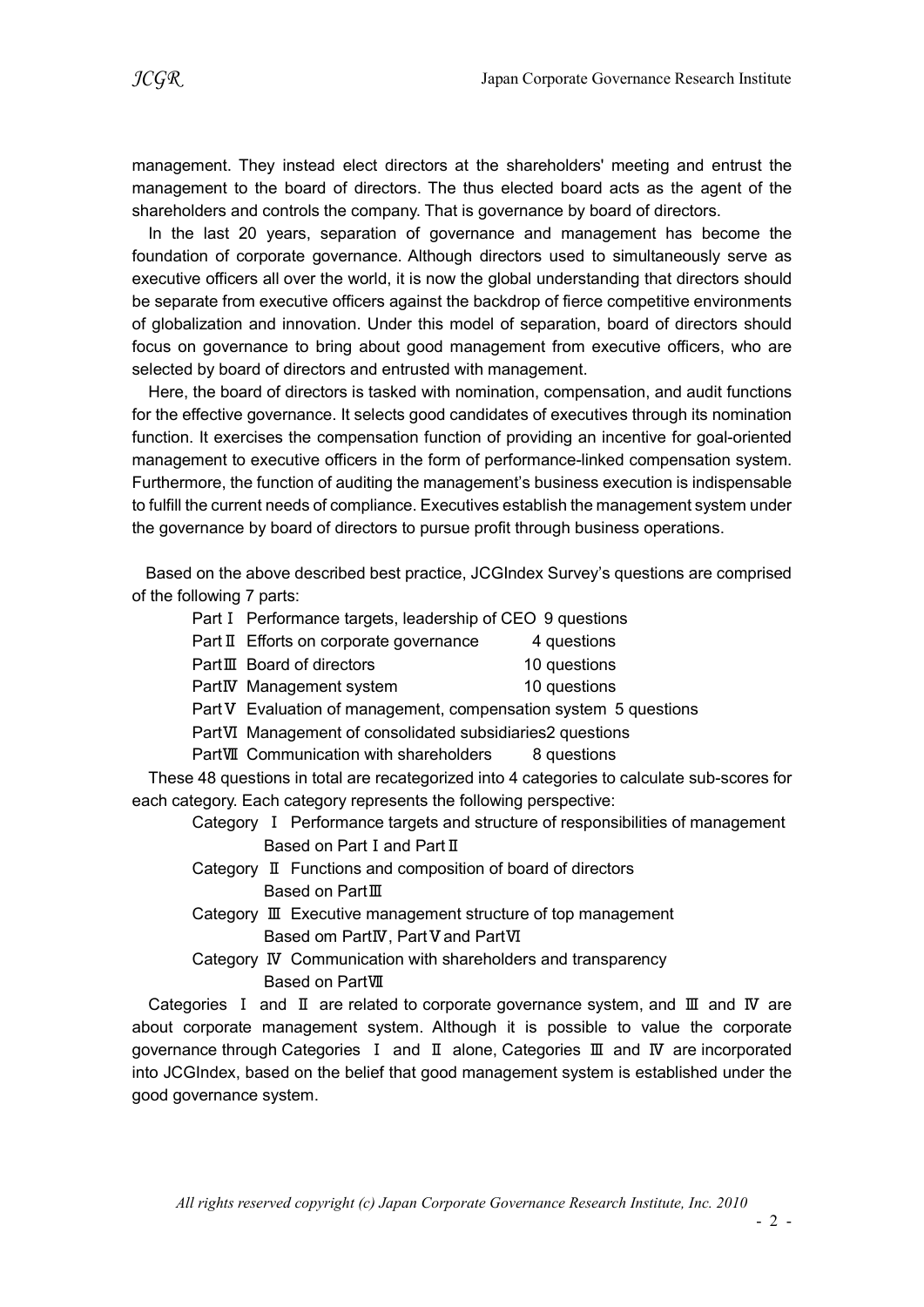## 3. Distribution of JCGIndex

The results of JCGIndex for the 127 companies that responded to our survey in 2010 turned out as the graph in the below shows. The questions are exactly identical to those in the last survey. Both the mean JCGIndex and the standard deviation were roughly the same as those in 2009: the former 50.5 (50.7 in 2009), the latter 14.5 (13.3 in 2009). The maximum and the minimum of the JCGIndex also saw little changes from 2009; the former 81 (82 in 2009), and the latter 20 (same as 2009).



Mean:50.52 Standard Deviation:14.47

#### 4. Sub-scores and achievement rates by category

To clarify the companies' performance for each category having different weight, the table below converts the mean figure into achievement rate in percentage. The table also contains JCGIndex and the previous year's results (in parentheses) just for reference。

Just as the same as the previous surveys, the achievement rates of Categories  $I$  and  $II$ for corporate governance remain still low. This clearly implies the overall inadequacy of Japanese corporate governance but could be also interpreted that management reforms are preceding in Japanese companies. Nonetheless, the achievement rates for Categories Ⅲ and Ⅳ are still not sufficient (both about 66%), which might attest "no good governance, no good management."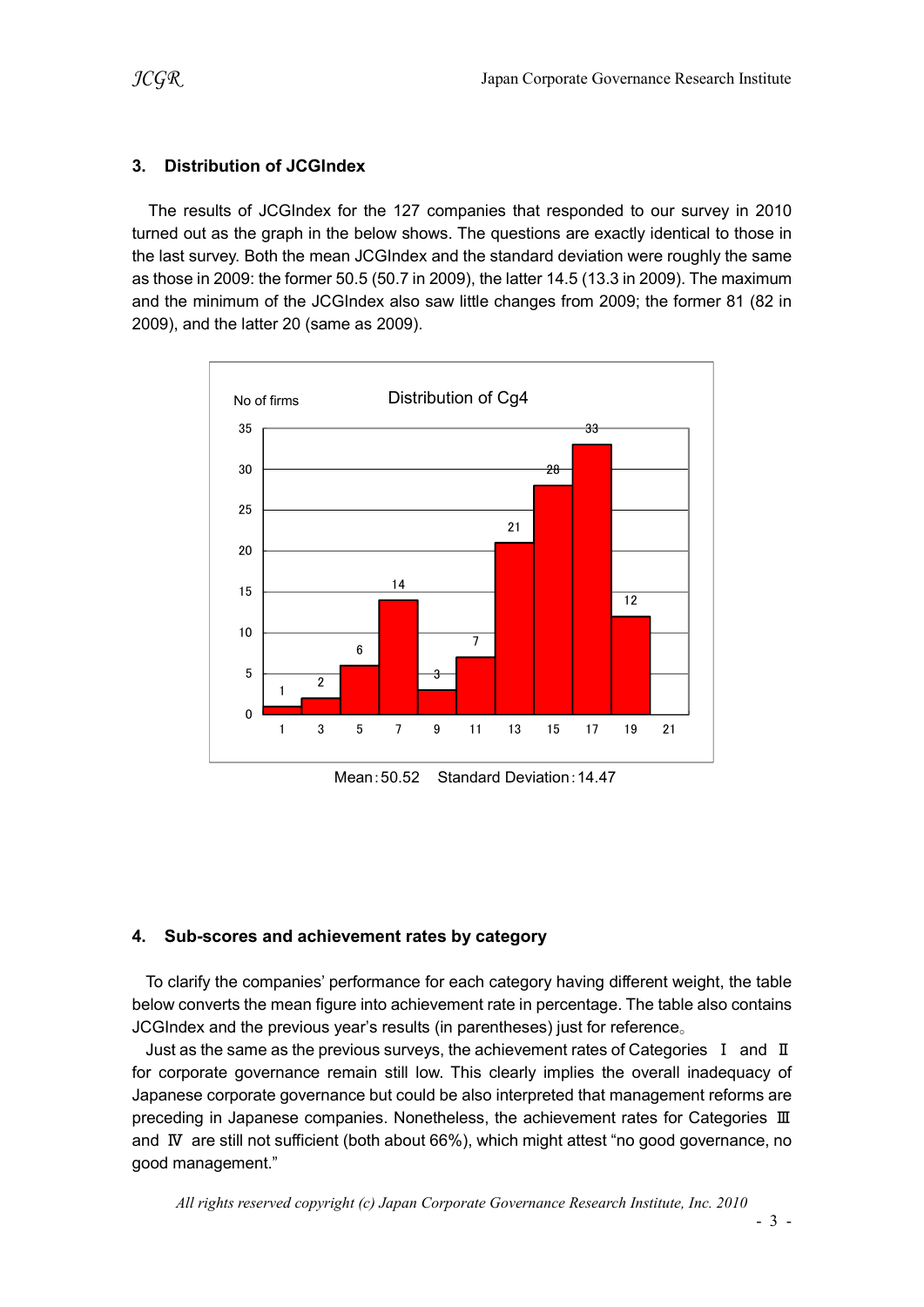Below are tables for distribution of sub-scores by category. This time, we especially made the scoring standard stricter for the functions of the board of directors. Companies that merely follow the law on the composition of the board get no score. Those that are reluctant to separate governance and management or introduce independent directors even lose scores. As a result, some company got -1 for Category  $\text{II}$ .

| Category        |                                                                                | Weight<br>(A) | Mean<br>(B) | Achievement                          |  |  |  |
|-----------------|--------------------------------------------------------------------------------|---------------|-------------|--------------------------------------|--|--|--|
|                 |                                                                                |               |             | rate                                 |  |  |  |
|                 |                                                                                |               |             | (B)/ (A)                             |  |  |  |
|                 | Performance targets and structure of                                           | 29            | 12.0        | 41.4%                                |  |  |  |
|                 | responsibilities of management                                                 | (29)          | (10.5)      | (36.3%)                              |  |  |  |
| $\mathbf{  }$   | Functions and composition of board of                                          | 26            | 9.4         | 36.0%                                |  |  |  |
|                 | directors                                                                      | (26)          | (9.9)       | (39.7%)                              |  |  |  |
|                 | Executive management structure of                                              | 25            | 16.14       | 64.6%                                |  |  |  |
| Ш               | top management                                                                 | (25)          | (16.7)      | $(64.2\%)$                           |  |  |  |
| $\mathsf{IV}$   | Communication with shareholders and                                            | 20            | 13.1        | 65.2%                                |  |  |  |
|                 | transparency                                                                   | (20)          | (13.6)      | (67.8%)                              |  |  |  |
| <b>JCGIndex</b> |                                                                                | 100           | 50.5        |                                      |  |  |  |
|                 |                                                                                | (100)         | (50.7)      |                                      |  |  |  |
|                 |                                                                                |               |             | *Results in 2009 are in parentheses. |  |  |  |
|                 |                                                                                |               |             |                                      |  |  |  |
|                 |                                                                                |               |             |                                      |  |  |  |
|                 | Category I Performance targets and structure of responsibilities of management |               |             |                                      |  |  |  |
|                 |                                                                                |               |             |                                      |  |  |  |
|                 |                                                                                |               |             |                                      |  |  |  |
|                 | Distribution of Cg1<br>No of firms                                             |               |             |                                      |  |  |  |
|                 | 25                                                                             |               |             |                                      |  |  |  |
|                 |                                                                                |               |             |                                      |  |  |  |
|                 | 20                                                                             | 21            |             |                                      |  |  |  |
|                 | 20                                                                             |               |             |                                      |  |  |  |
|                 |                                                                                |               |             |                                      |  |  |  |

| Table Sub-scores and achievement rates by category |
|----------------------------------------------------|
|----------------------------------------------------|

# 3 10 13 17 20 9 21 17 8 6 3  $0\frac{1}{1}$ 5 10 15 20 25 **1 3 5 7 9 11 13 15 17 19 21 23 25**

#### Category Ⅰ Performance targets and structure of responsibilities of management

- 4 -

Mean:12.13 Standard Deviation:4.80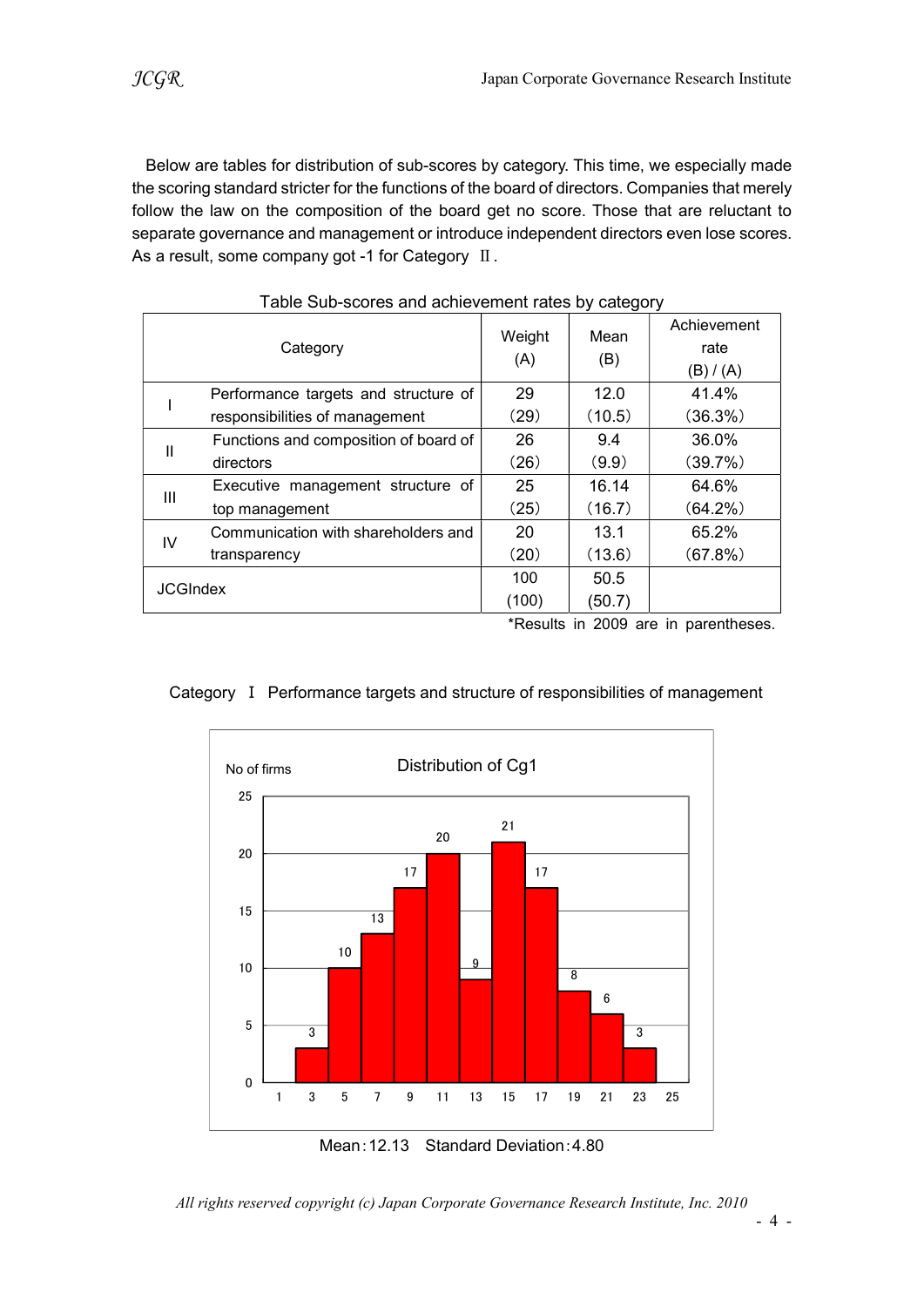

Category Ⅱ Functions and composition of board of directors

Mean:9.46 Standard Deviation:5.84

Category Ⅲ Executive management structure of top management



Mean:16.43 Standard Deviation:3.17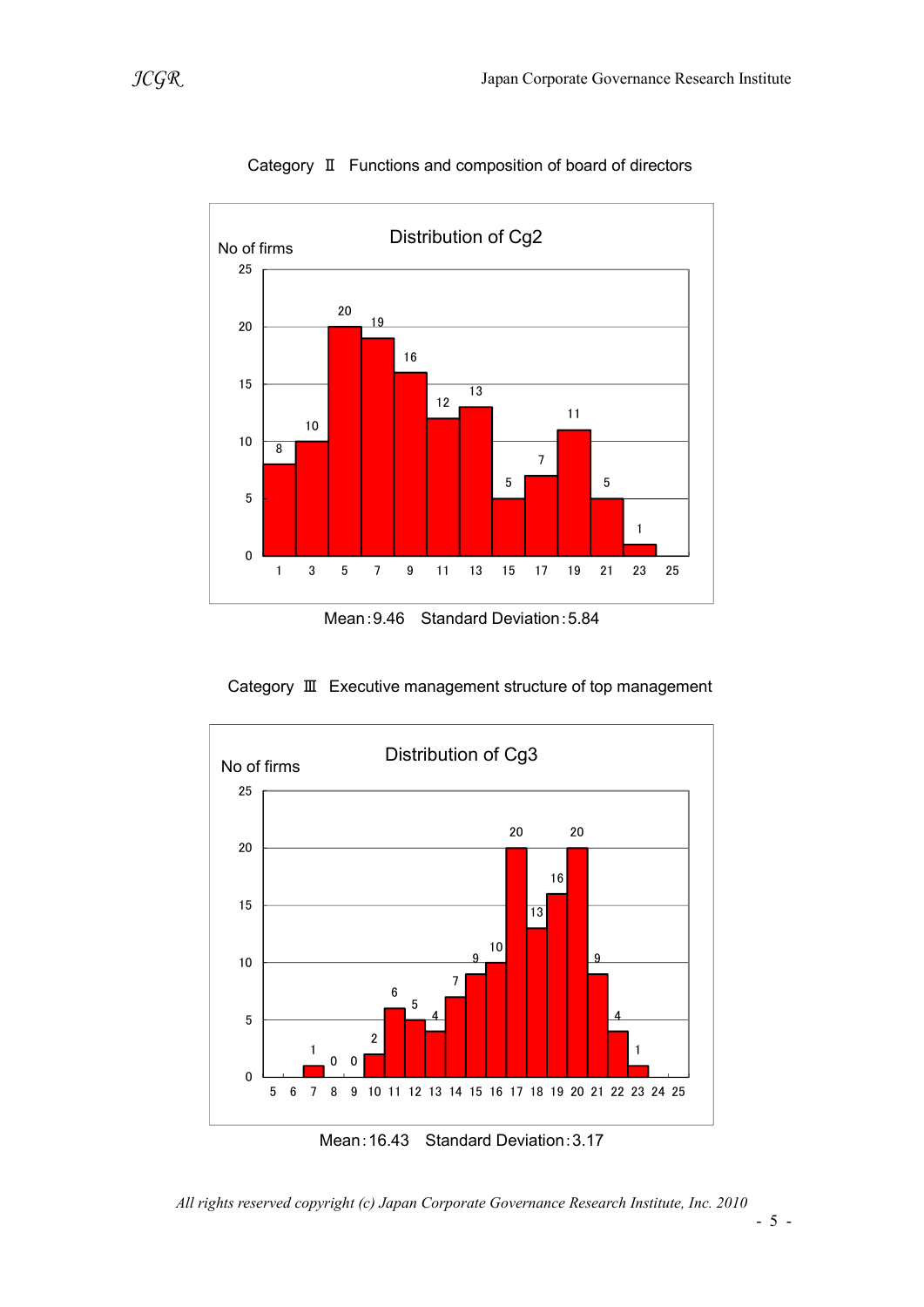

Category Ⅳ Communication with shareholders and transparency

Mean:13.26 Standard Deviation:4.28

# 5. Correlations among sub-scores and JCGIndex

The table below shows correlation coefficients between categories and between a category and JCGIndex. The correlations among categories are roughly around 0.5, with the maximum being 0.6177 for Categories I and Ⅲ. That means that each category does not overlap with others greatly and rather covers distinctive factors. It is therefore meaningful to measure the condition of corporate governance with these four categories.

|                 | Category | Category II | Category III | Category IV | <b>JCGIndex</b> |
|-----------------|----------|-------------|--------------|-------------|-----------------|
| Category        | 1.0000   |             |              |             |                 |
| Category<br>П   | 0.5356   | 1.0000      |              |             |                 |
| Category<br>Ш   | 0.6177   | 0.5350      | 1.0000       |             |                 |
| Category IV     | 0.5230   | 0.4487      | 0.4510       | 1.0000      |                 |
| <b>JCGIndex</b> | 0.8384   | 0.8240      | 0.7713       | 0.7523      | 1.0000          |

Correlations among sub-scores and JCGIndex

Looking at the correlations between categories from the perspective that good governance induces good management, Categories Ⅲ and Ⅳ for management have stronger correlation with Category Ⅰ than Category Ⅱ for governance, implying that Category Ⅰ has a considerable influence on management.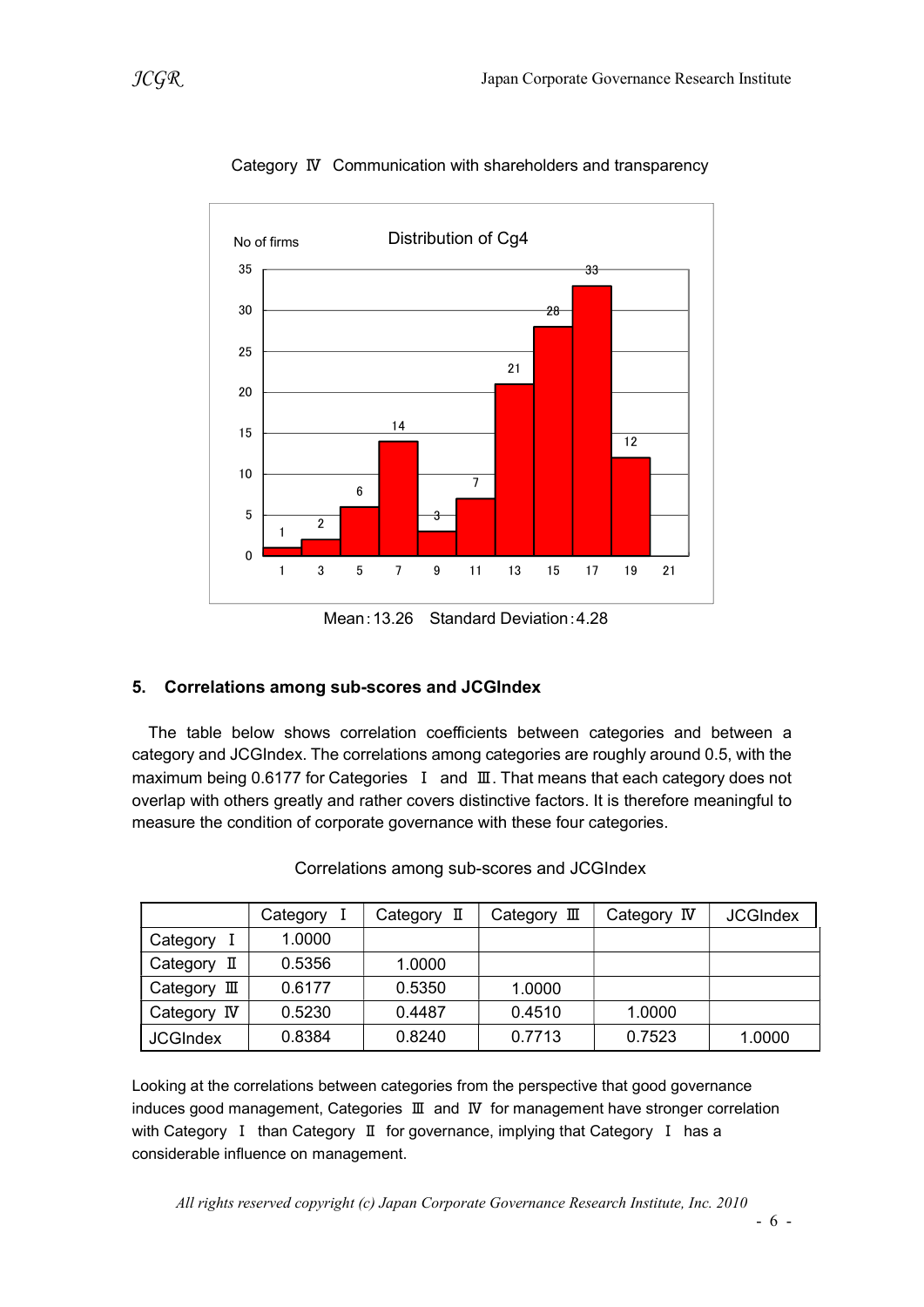Below is the result of regression analysis for the relationships between JCGIndex and Categories Ⅰ and Ⅱ (t-statistics are in parenthesis).

JCGIndex= 18.08 + 1.66×Category Ⅰ+ 1.34×Category Ⅱ R²=0.9001 (16.7) (16.6) (15.6)

Below is the result of regression analysis for the relationships between JCGIndex and Categories Ⅲ and Ⅳ.

JCGIndex= -11.54 + 2.49×Category Ⅲ+ 1.68×Category Ⅳ R²=0.8002 (-3.77) (12.1) (11.3)

Comparing the t-statistics, it is predictable that while Categories Ⅲ and Ⅳ for management have strong correlation with the JCGIndex, Categories Ⅰ and Ⅱ for governance have even stronger correlation with the JCGIndex.

#### 6. Trends of achievement rate by category

The table below depicts the trend of achievement rates by category. It is remarkable that the rate for Category Ⅱ representing the functions and composition of board of directors (which is to say corporate governance itself) increased until 2008. On the other hand, the rates for Category I do not present a clear trend throughout the survey.

What is significant is that Category IV representing disclosure and transparency saw the rate rapidly increase until 2006 and remains high afterward and the rate for Category Ⅲ representing the management system is consistently on an upward trend. That could indicate that the management reforms are progressing (still, not sufficient yet).

It is significant that the achievement rates for the management categories of Ⅲ and Ⅳ constantly exceed those for the governance categories of Ⅰ and Ⅱ throughout the surveys. That is a clear indication that governance systems are far from developed.

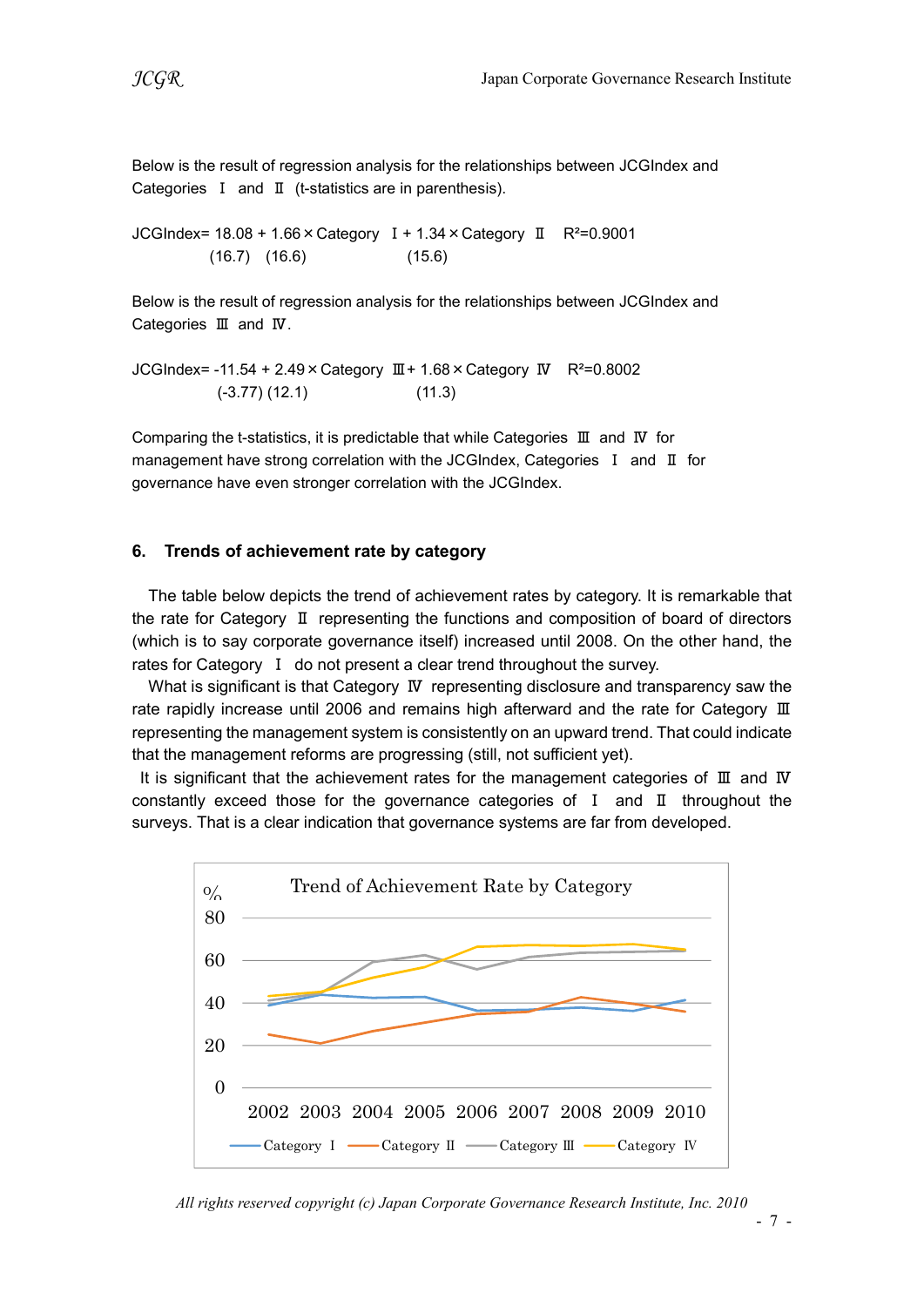## 7. High JCGIndex companies and low JCGIndex companies

The mean of JCGIndex is 50.52, and the standard deviation of JCGIndex is 14.47 for 2010. Mean plus a standard deviation equals to 64.99 and mean minus a standard deviation equals to 36.05. From these calculations, we define JCGIndex of 65 or more to be high JCGIndex, and JCGIndex of 36 or less to be low JCGIndex. With the actual number of high JCGIndex companies being 25 and low JCGIndex companies 23, the distribution of JCGIndex is close to normal distribution (in a normal distribution, companies above/below a standard deviation would constitute approximately 15.9% for each, so the number would be 23 for each).

The table below exhibits the sub-scores by category and JCGIndex of the high and low JCGIndex companies.

|                            |      | П    | Ш    | IV   | <b>JCGIndex</b> |  |  |  |
|----------------------------|------|------|------|------|-----------------|--|--|--|
| High JCGIndex<br>companies | 17.9 | 17.8 | 19.1 | 16.5 | 71.3            |  |  |  |
| Low JCGIndex<br>companies  | 6.6  | 4.5  | 12.3 | 7.0  | 30.4            |  |  |  |

High JCGIndex companies and low JCGIndex companies

High JCGIndex companies achieve 2.5 times as much JCGIndex as low JCGIndex companies. In addition, the sub-scores for High JCGIndex companies are far better than those for low JCGIndex companies in every category. This indicates that every category functions as a condition for high JCGIndex companies.

The table above presents, however, that the difference between high and low JCGIndex companies is relatively small in Categories Ⅲ and Ⅳ for management evaluation and significantly large in CategoriesⅠ and Ⅱ for governance evaluation. The difference is especially remarkable in Category Ⅱ for functions and composition of board of directors, clearly implying that high JCGIndex companies and low JCGIndex companies are differentiated with board of directors as the center of corporate governance system. As for management system, the companies see larger difference in Category Ⅳ for disclosure and transparency.

#### 8. Closing remarks

2010 marks the 9th JCGIndex Survey. Even though as many as 405 companies responded to the 4th survey in 2005, the number has been steadily declining. We ourselves are partly to blame for this situation, considering that the number sharply decreased in 2010 when we switched to an online survey. Nonetheless, this consistent downward trend would be mostly attributable to waning interest in corporate governance in Japan.

The stock prices in Japan have been consistently on a downward trend since 1990, while those in the West and the emerging economies are largely on an upward trend. In other words, the stock market has been lowering its expectation toward the Japanese economy. Since the majority of the transactions in the Japanese stock market are done by foreign